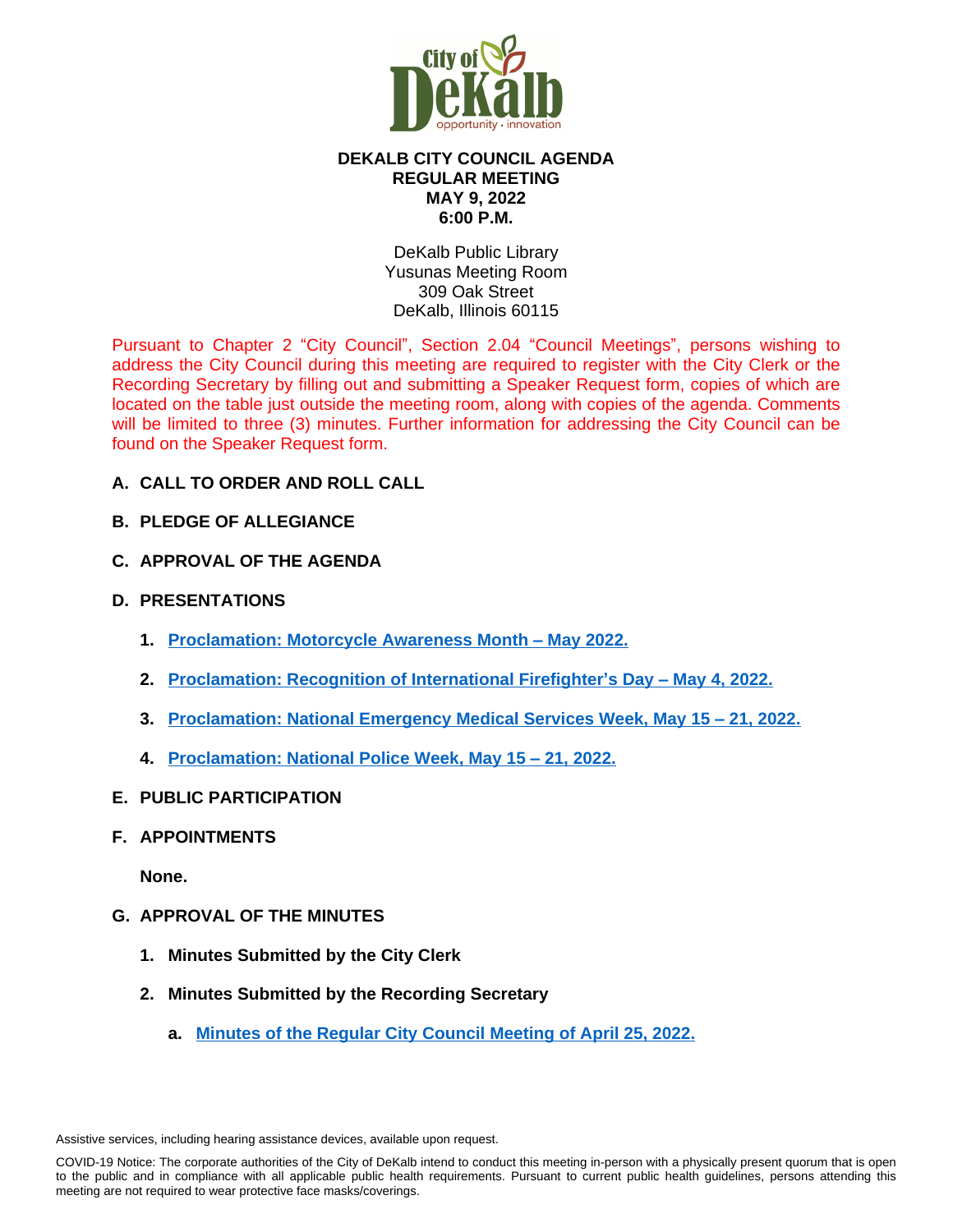### **H. CONSENT AGENDA**

- **1. [Accounts Payable and Payroll through May 9, 2022, in the Amount of](https://www.cityofdekalb.com/DocumentCenter/View/13840/7-APP-050922) [\\$2,191,580.44.](https://www.cityofdekalb.com/DocumentCenter/View/13840/7-APP-050922)**
- **[2.](https://www.cityofdekalb.com/DocumentCenter/View/13840/7-APP-050922) [Joint Review Board Meeting Minutes of January 28, 2022.](https://www.cityofdekalb.com/DocumentCenter/View/13841/8-012822-JRB-Minutes)**
- **3. [FY2022 Human Services Funding 1](https://www.cityofdekalb.com/DocumentCenter/View/13842/9-FY22-HSF-1st-Qtr-Rpt)[st](https://www.cityofdekalb.com/DocumentCenter/View/13842/9-FY22-HSF-1st-Qtr-Rpt) [Quarter Report.](https://www.cityofdekalb.com/DocumentCenter/View/13842/9-FY22-HSF-1st-Qtr-Rpt)**
- **I. PUBLIC HEARINGS**

**None.**

### **J. CONSIDERATIONS**

## **1. Consideration of a Proposed Intergovernmental Agreement Between the DeKalb Community Unit School District No. 428 and the City of DeKalb.**

City Manager's Summary: Since early March, School and City officials have been engaged in discussions about an upsurge in volatile and abusive student behavior, particularly at the middle school and high school levels. One index of such threats to the learning environment of all students is the log of "calls for service" kept by the uniformed police officers assigned to our local schools as "school resource officers." In this context, "calls for service" do not include all contacts with students, parents, teachers, staff, and administrators. They include responses to actual incidents, victim-sensitive interviews, delayed arrests, court referral paperwork, conferences with parents, interviews with witnesses to incidents, etc. For the three (3) DeKalb SROs currently assigned to the DeKalb Community Unit School District #428, the number of calls for service far surpasses the experience of SROs in other area school districts as shown in the table below:

| SRO Calls for Service: Mid-August 2021 to March 1, 2022 |                          |             |  |  |
|---------------------------------------------------------|--------------------------|-------------|--|--|
| <b>School</b>                                           | <b>Calls for Service</b> | No. of SROs |  |  |
| <b>Kaneland Schools</b>                                 | 54                       |             |  |  |
| Sycamore                                                | 84                       |             |  |  |
| Huntley                                                 | 171                      |             |  |  |
| Naperville                                              | $210*$                   |             |  |  |
| Carpentersville                                         | 232                      |             |  |  |
| Elgin                                                   | 539                      |             |  |  |
| DeKalb                                                  | 828                      |             |  |  |

\*This is a conservative extrapolation; only numbers since January 1, 2022 (105 calls for service) were provided.

The DeKalb SROs are currently assigned as follows:

- one in the high school;
- one for both middle schools; and
- one for the six elementary schools within DeKalb's corporate limits.

COVID-19 Notice: The corporate authorities of the City of DeKalb intend to conduct this meeting in-person with a physically present quorum that is open to the public and in compliance with all applicable public health requirements. Pursuant to current public health guidelines, persons attending this meeting are not required to wear protective face masks/coverings.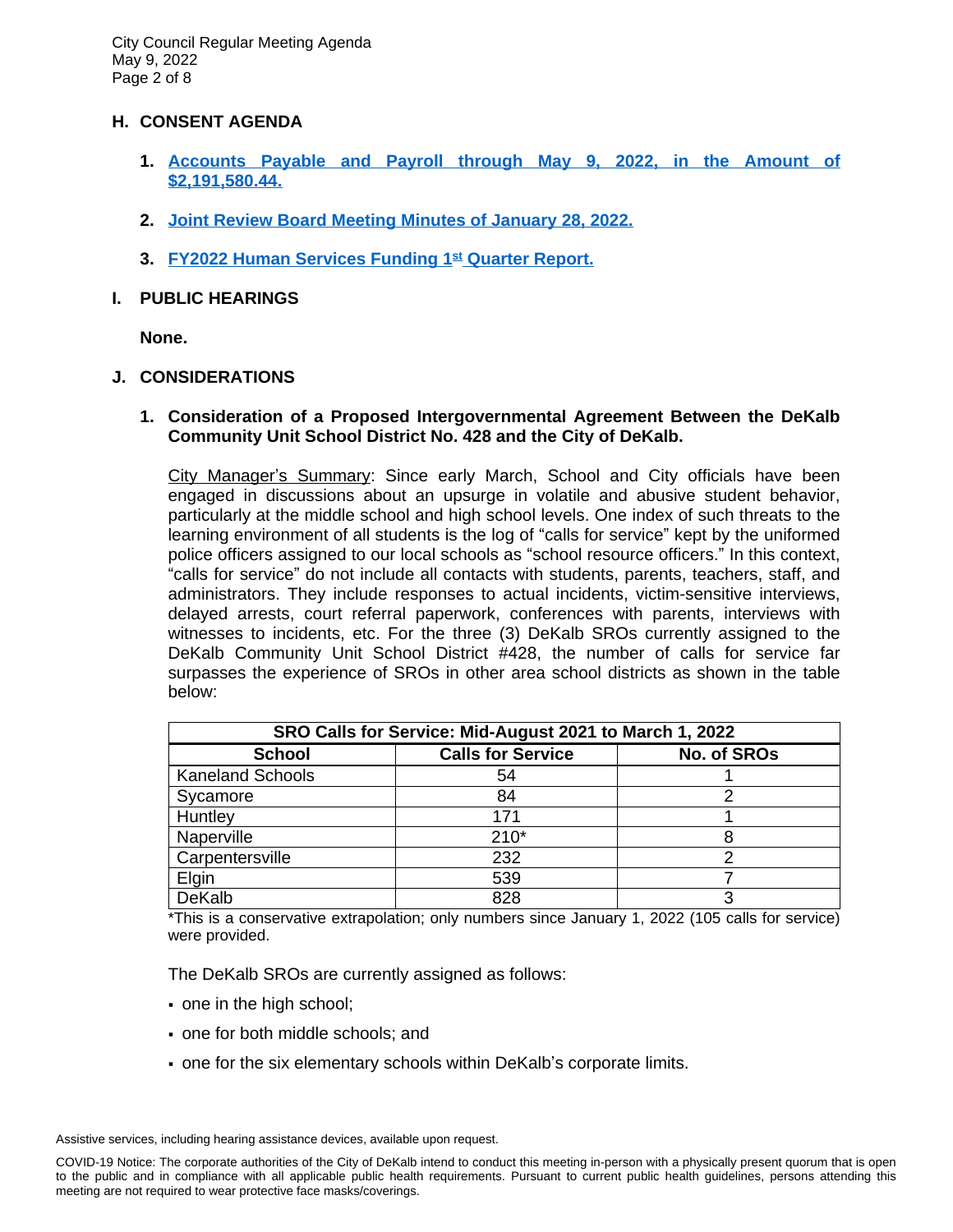The discussions between School and City officials have focused on safety but none of the participants, especially members of the DeKalb Police department, believe that the mutual respect and accountability that are necessary to inspire more positive relationships can be found alone in crisis intervention. Restorative practices and accountability are not mutually-exclusive concepts. Our Police officers would much rather be life coaches than arbiters of obedience.

In response to a District request for additional SROs to settle eruptions of bullying that are distressing students, School officials, and parents alike, the City Manager drafted a new intergovernmental agreement ("IGA") for the review of School and City officials. The primary features of this IGA are as follows:

- A term of three years to fairly judge the impact.
- A complement of six (6) SROs, that is, an increase of three (3) SROs to the team currently assigned to the District.
- The assignment of two SROs to the high school; one SRO to each middle school; and two SROs for the six elementary schools within the DeKalb corporate limits. The IGA does not contemplate funding SROs in the Malta or Cortland jurisdictions.
- An exhibit (Exhibit A) that details the SRO costs. SROs are experienced officers vetted by both City and School officials for their collaborative and compassionate approach to problem-solving. If new SROs are provided, the Police department would have to "backfill" those positions with new recruits to serve in patrol and other capacities. For the example detailed in Exhibit A, the costs of five-year veterans with full family health coverage are detailed. The language of the Agreement requires the payment of actual costs, based upon the collaborative selection process historically conducted with the District as new SROs are chosen. For example, if the joint selection process results in two new SROs with four years of experience and one SRO with seven years of experience, the actual SRO costs would be billed at the wage levels for those years of experience in the FOP union contract. The insurance and pension benefits do not differ dramatically across the seniority thresholds in the union contract, but any differences in detail would need to be taken into consideration.
- A School contribution toward vehicles for the three officers. The contribution would be 75% of 33% (or 25%) of the overall vehicle cost. Since the vehicles would only be used for school duties an average of eight hours a day, and the same vehicles would be available to the City for an average of 16 hours a day, this seemed fair. The last Police squad purchased by the City at the state purchase price in late January 2022 cost \$46,585.
- The **requirement of a revised District Code of Conduct** that would be updated as needed on at least an annual basis. It is assumed there is agreement that the success of the SRO program is critically dependent upon the fair and consistent application of a detailed Code of Conduct by the District, every day. It is also assumed that the District will require all students, parents, guardians, contractual security employees, teachers, administration, and other District employees to sign and adhere to the District's code of conduct, as it may be amended from time to time. A draft copy of a new Code of Conduct has been prepared by District staff but has not yet reviewed or approved by the Board of Education.

COVID-19 Notice: The corporate authorities of the City of DeKalb intend to conduct this meeting in-person with a physically present quorum that is open to the public and in compliance with all applicable public health requirements. Pursuant to current public health guidelines, persons attending this meeting are not required to wear protective face masks/coverings.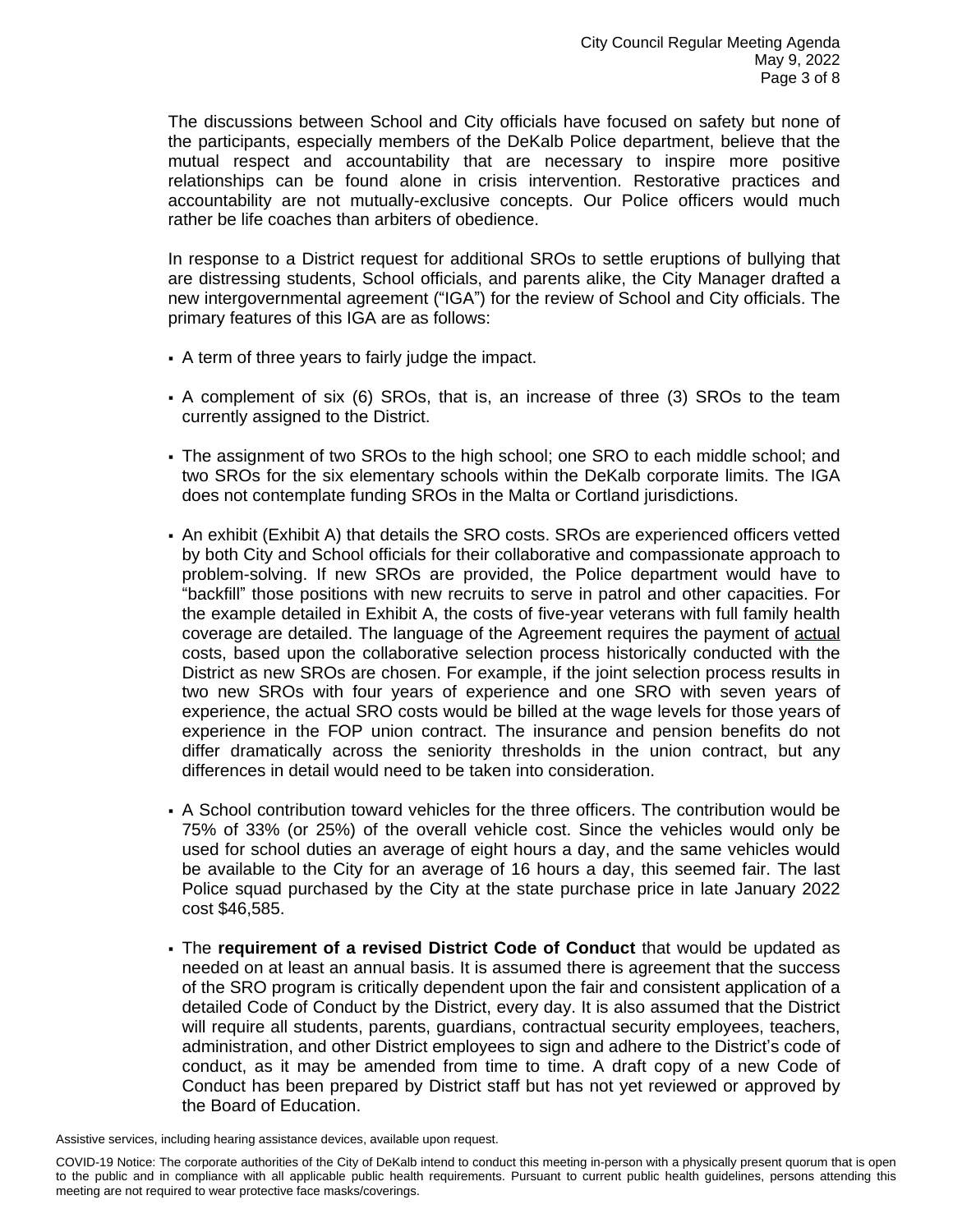All parties to the growing discussion about School safety recognize that how students arrive on every school day impacts their performance and the tone of interactions in school buildings. The proposed IGA does not presume to prescribe ways that the District might address the apparent frustration, anxiety, or volatility of arriving students, and how their levels of trust and respect can be enhanced. It is assumed that the largest challenge for the DeKalb community is outside the four walls of the attached IGA and that City officials are willing to help as our partnership and our professional experience may be useful.

It should be noted that the Board of Education has engaged a third party to conduct a "safety audit" of the District 428 system. Such a review will logically have a bearing on further discussion once it is completed and distributed for public discussion. **City Council direction is recommended.** *[\(click here for additional information\)](https://www.cityofdekalb.com/DocumentCenter/View/13843/10-SRO---Exhibit-A)*

## **2. Consideration of the Aggregate 2021 DeKalb County Real Estate Tax Bill on DeKalb Taxpayers.**

City Manager's Summary: On Monday, May 2, DeKalb residents and businesses received their 2021 tax bills in the mail. On the whole, taxpayers in DeKalb Township saw a 3.77% reduction in the aggregate tax rate that includes all participating taxing bodies listed on their tax bill (from \$11.49927 per \$100 EAV to \$11.06613 per \$100 EAV). The City of DeKalb's rate including the combined general levy and pension levies dropped 7.73% (from \$1.069 per \$100 EAV to \$0.986 per \$100 EAV).

The following table shows the recent City levy and rate history. A fuller report will be presented at an upcoming Council meeting.

| <b>Tax Levy Year</b> | <b>Rate-Setting EAV: City</b> | <b>City Levy</b> | <b>City Rate</b> |
|----------------------|-------------------------------|------------------|------------------|
| 2011                 | 582,504,715                   | 4,196,890        | 0.7205           |
| 2012                 | 533,805,903                   | 4,244,718        | 0.7952           |
| 2013                 | 485,923,623                   | 4,270,457        | 0.9809           |
| 2014                 | 464,966,381                   | 4,270,540        | 1.0245           |
| 2015                 | 468,077,742                   | 5,094,730        | 1.1942           |
| 2016                 | 503,861,829                   | 5,565,384        | 1.2021           |
| 2017                 | 529,629,464                   | 6,004,594        | 1.2268           |
| 2018                 | 547,947,687                   | 6,017,140        | 1.1883           |
| 2019                 | 585,726,839                   | 6,269,649        | 1.1541           |
| 2020                 | 610,333,062                   | 6,522,507        | 1.06868          |
| 2021                 | 694,171,673                   | 6,845,317        | 0.98612          |
|                      |                               |                  |                  |

The next table depicts the recent trend in actual tax dollars paid to the City of DeKalb by a homeowner whose house has a market value of about \$300,000:

| Year | <b>Base EAV</b> | Twp<br><b>Multiplier</b> | <b>New EAV</b> | Homestead   | <b>Final EAV</b> | <b>DeKalb</b><br>Rate | DeKalb Tax |
|------|-----------------|--------------------------|----------------|-------------|------------------|-----------------------|------------|
| 2019 | \$97,906        | 1.0351                   | \$101.343      | $-$ \$6.000 | \$95.343         | 1.1541                | \$1,100.35 |
| 2020 | \$101,343       | 1.0409                   | \$105.488      | $-$ \$6.000 | \$99,488         | 1.06868               | \$1,063.21 |
| 2021 | \$105,488       | 1.0162                   | \$107.197      | $-$6.000$   | \$101.197        | 0.98612               | \$997.92   |

Assistive services, including hearing assistance devices, available upon request.

COVID-19 Notice: The corporate authorities of the City of DeKalb intend to conduct this meeting in-person with a physically present quorum that is open to the public and in compliance with all applicable public health requirements. Pursuant to current public health guidelines, persons attending this meeting are not required to wear protective face masks/coverings.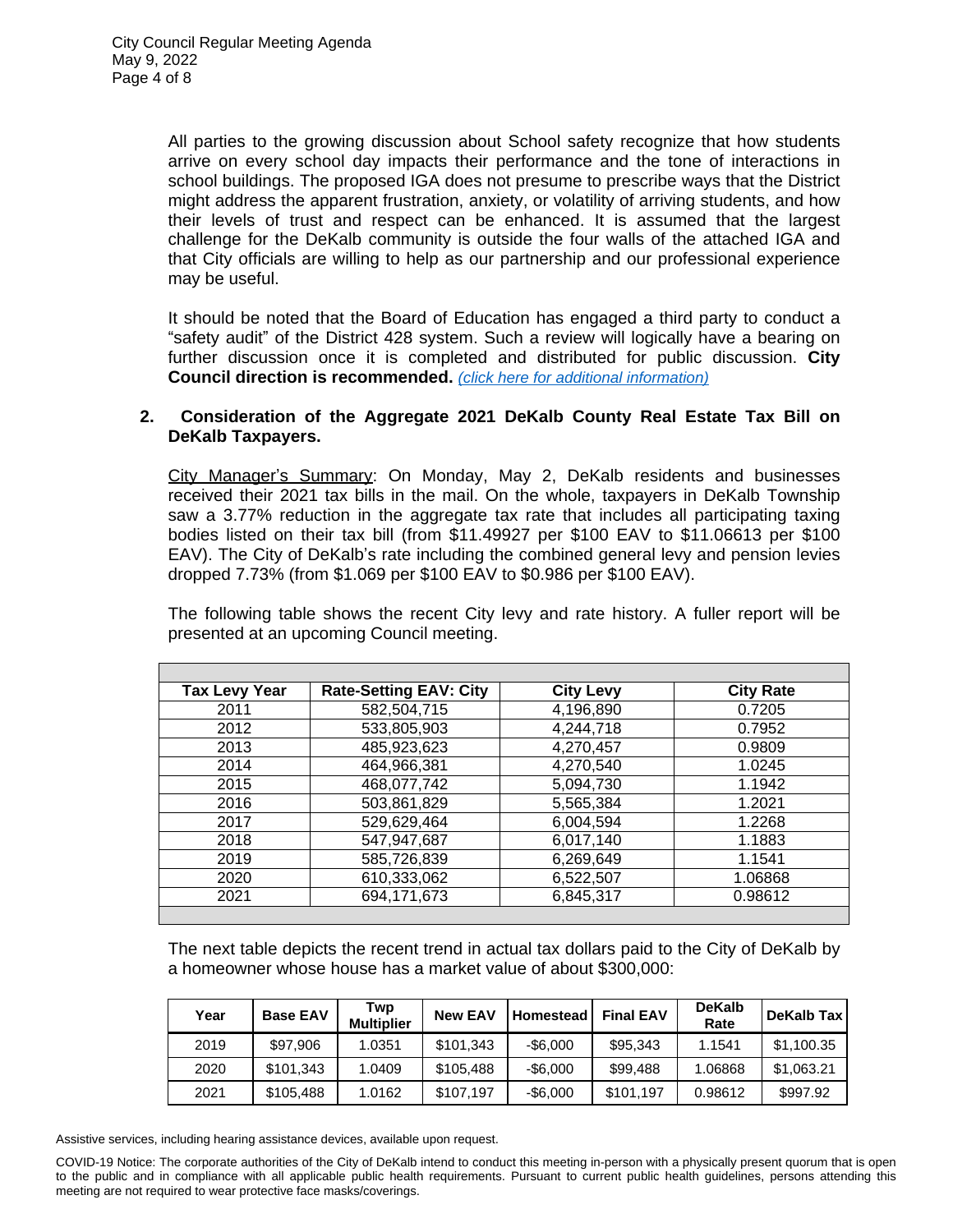# **K. RESOLUTIONS**

# **1. Resolution 2022-043 Approving a Non-Profit Special Event Liquor License for the 2022 Corn Fest.**

City Manager's Summary: The attached resolution seeks authorization for the Corn Fest committee to sell alcoholic beverages within prescribed parameters during the festival. Approving the liquor license now will allow the DeKalb Corn Fest board to apply for the required State of Illinois liquor license for the event. Resolutions pertaining to the special event agreement and regulation of traffic on Lincoln Highway during Corn Fest will be provided for Council review at a future meeting.

**City Council approval is recommended.** *[\(click here for additional information\)](https://www.cityofdekalb.com/DocumentCenter/View/13844/11-Res-2022-043)*

**2. Resolution 2022-044 Authorizing the Award of a Contract to Curran Contracting, Inc. in the Amount of \$496,508.16 for Resurfacing and Concrete Repairs on Joanne Lane and Various Other Locations with Staff Authority to Approve Change Orders Up to a Combined Project Total Not to Exceed \$521,333.57.**

City Manager's Summary: The annual street maintenance program undertakes the removal of deteriorated surface pavement and asphalt re-surfacing. Typically, the annual street maintenance program also includes associated sidewalk maintenance and some curb and gutter repairs. The Phase One focus of the 2022 general maintenance program is paid from State Motor Fuel Tax allocations (Fund 210), and targets Joanne Lane from Ilehamwood Drive to Tilton Park Drive to re-surface streets that were excavated to install new water main in 2021. Alternate #1 was focused upon the resurfacing of Tilton Park Drive, if the resurfacing budget was adequate. Bids were solicited by City Engineer Zac Gill and the following bids were submitted:

| <b>Company Name</b>            | <b>Base Bid</b> | <b>Alternate 1</b> |
|--------------------------------|-----------------|--------------------|
| <b>Curran Contracting Inc.</b> | \$496,508.16    | \$162,607.25       |
| <b>William Charles Const.</b>  | \$573,444.94    | \$178,564.86       |

The City Engineer recommends the award of the contract to Curran Contracting, Inc. in the amount of \$496,508.16. **The City Engineer does not recommend awarding the Alternate due to budget constraints**. The City Engineer does recommend Council support for staff authority to approve change orders up to a combined project total of \$521,333.57 to address contingency items such as minor quantity over-runs and unforeseen repairs.

**City Council approval is recommended**. Phase Two of the 2022 street maintenance will be performed in the Knolls and on the N.  $13<sup>th</sup>$  and N.  $14<sup>th</sup>$  Street corridors. This contract will be let this summer and will be funded by local capital dollars in Fund 400. *[\(click here for additional information\)](https://www.cityofdekalb.com/DocumentCenter/View/13845/12-Res-2022-044)*

# **L. ORDINANCES – SECOND READING**

COVID-19 Notice: The corporate authorities of the City of DeKalb intend to conduct this meeting in-person with a physically present quorum that is open to the public and in compliance with all applicable public health requirements. Pursuant to current public health guidelines, persons attending this meeting are not required to wear protective face masks/coverings.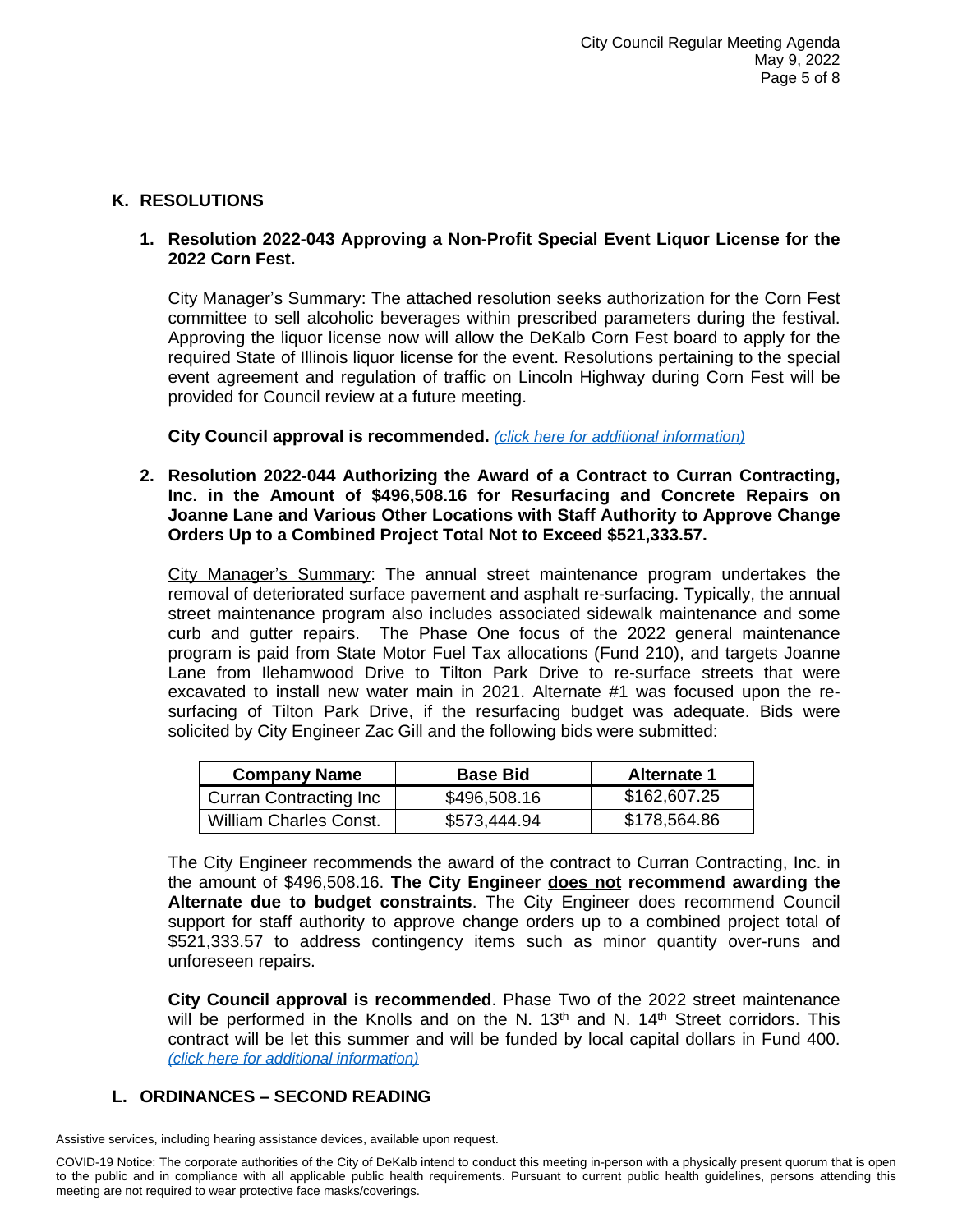City Council Regular Meeting Agenda May 9, 2022 Page 6 of 8

### **None.**

# **M. ORDINANCES – FIRST READING**

## **1. Ordinance 2022-021 Amending the Fiscal Year End December 31, 2021, Budget.**

City Manager's Summary: The City Council's legal level of budgetary authority is at the fund level, meaning that the budget officer may transfer amounts between departments within a fund, but transfers between funds must be approved by the City Council. Additionally, expenditures may not legally exceed budgeted appropriations at the fund level, even if overall revenues comfortably exceed expenditures.

Finance Director Carrie Dittman has outlined the following 2021 budget amendments to "clean up" mostly the expenditure side of a number of funds. The numbers correspond to trial balances achieved through the recent auditing of 2021 Budget figures and bring transparency to the City's financial operations.

- **Items #1 & 2** relate to reclassifications between departments of the General Fund related to budgeted pension contributions. Item #1 reclassifies several Police Department accounts, and item #2 reclassifies Fire Department accounts. **There is no net effect to the General Fund**.
- **Item #3** relates to three accounts of the General Fund that expended over budget in Fiscal Year 2021. In total, the General Fund expenditures exceeded budget by approximately \$680,000. There were many accounts in the General Fund that were under budget, but three accounts experiencing a significant increase in expenditures were police patrol overtime, firefighter overtime, and firefighter wellness bonuses (due to a contractual change). Amendments are proposed to increase these accounts by \$218,000, \$350,000, and \$128,000, respectively.

The principal reason for the overages in budgetary overtime is the substantial impact of the COVID-19 pandemic particularly in the first six months of 2021. Many more calls for service occurred in this period and both the Fire and Police departments were seriously impacted as they tried to maintain minimum shift levels while their own members were quarantined as a result of contracting the virus while on duty. However, it is important to note that overall General Fund revenues outperformed the budget by approximately \$4.8 million as numerous revenue sources in the General Fund exceeded expectations. None of the individual revenue line items can be specifically tied to the expenditures above, so no revenue line items need to be amended. **The financial impact to the General Fund in this amendment is an increase to expenditures of \$696,000**.

 **Item #4** relates to ground maintenance in Special Service Area (SSA) #3, the Heritage Ridge SSA. A total of \$525 was budgeted for maintenance, which did not cover additional and needed work performed in the subdivision's common areas in Fiscal Year 2021. The total expenditures for this line item were \$798, so a minor overage of \$273 occurred. Because this is essentially the only expenditure of the fund, an amendment of \$275 is recommended to bring the fund into budgetary compliance; **the financial effect is an increase in expenditures of \$275.**

COVID-19 Notice: The corporate authorities of the City of DeKalb intend to conduct this meeting in-person with a physically present quorum that is open to the public and in compliance with all applicable public health requirements. Pursuant to current public health guidelines, persons attending this meeting are not required to wear protective face masks/coverings.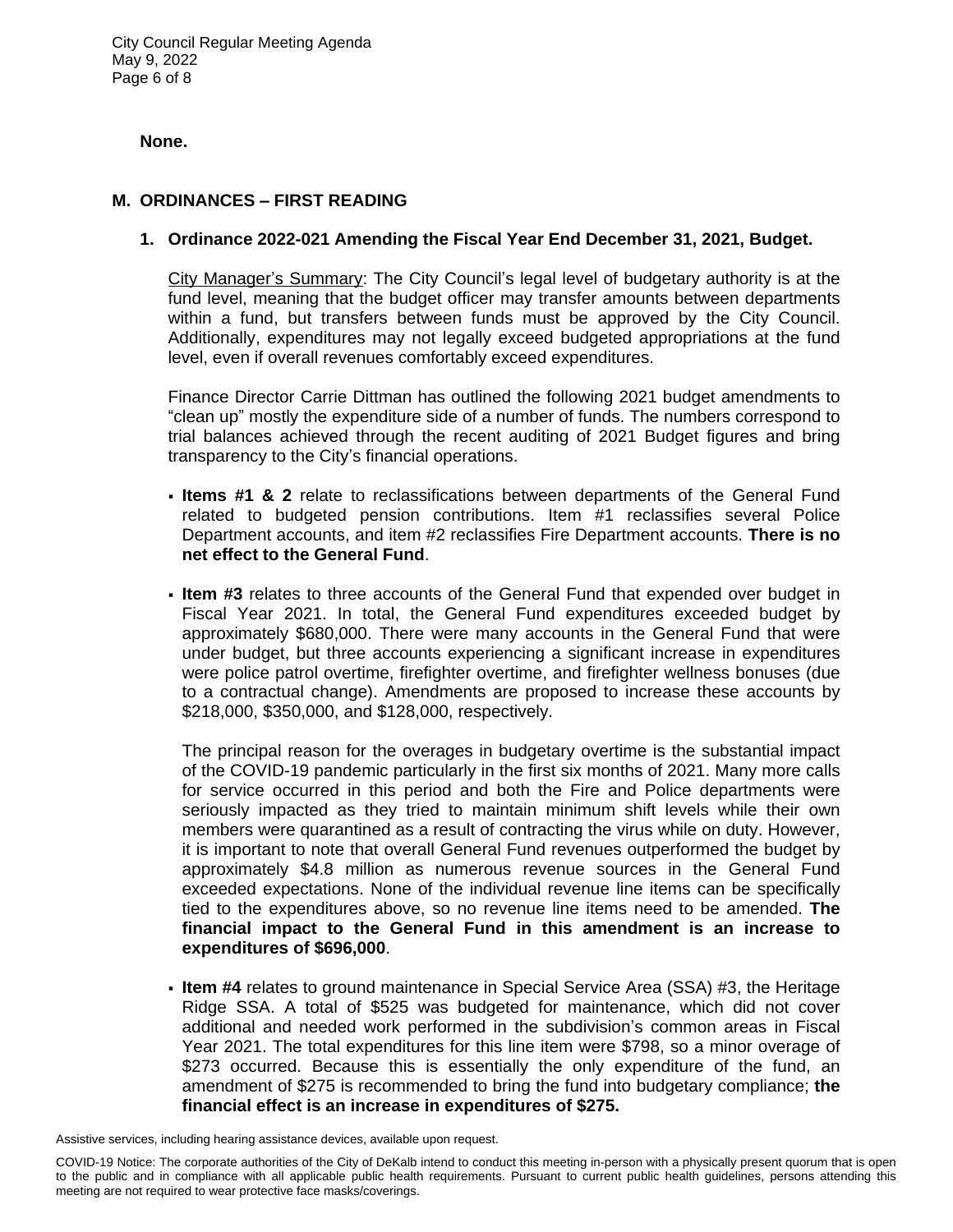- **Item #5** relates to the 924 Greenbriar Special Service Area (SSA) #28. As all fraternity/sorority houses are now required to have a sprinkler system, the City extended a Water Fund loan to the fraternity to install the system at 924 Greenbriar, and the SSA was created to track the repayment of the loan. During Fiscal Year 2021, the property was sold, and the balance of the loan was paid early and in full. As a result, the SSA #28 fund collected unexpected loan proceeds and was able to transfer those funds to the Water Fund to pay off the loan. Both a revenue and offsetting expenditure of \$20,019 were incurred, and amendments are necessary to reflect both transactions. **There is no net effect to the fund.**
- **Item #6** relates to the Community Development Block Grant (CDBG) Fund. In Fiscal Year 2021, several projects were undertaken by the City using both CDBG Entitlement and CDBG Covid-19 funds that were not budgeted; these projects were offset 100% by federal grant income. Thus, an increase to budgeted revenue of \$520,500 offsets an increase to budgeted expenditures within various categories of \$520,500. **There is no net effect to the fund.**
- **Item #7** relates to the General Debt Service Fund. The paying agent fees for six bond issues were about \$1,100 higher than budgeted; this was more than offset by hotel/motel taxes, which exceeded budget by over \$15,000. Thus, an increase to hotel/motel tax revenues of \$1,100 and an increase to financial services expenditures of \$1,100 is recommended. **There is no net effect to the fund.**
- **Item #8** relates to the Capital Equipment Replacement Fund. The city entered into an arrangement with Enterprise Leasing to lease eight vehicles during the Fiscal Year 2021, which will continue for a five-year period. Six of these vehicles benefit general city operations and two benefit the Water Fund. The six vehicles have a value of approximately \$305,464, which is reported as both lease proceeds (revenue) and vehicle lease purchase (expenditure) in the Capital Equipment Replacement Fund. A revenue amendment of \$305,464 and offsetting expenditure amendment of \$305,464 are recommended. **There is no net effect to the fund.**
- **Item #9** affects operations of the DeKalb Taylor Municipal Airport. The Airport's fuel sales exceeded expectations and were offset by a corresponding increase in fuel purchased for resale. In addition, two significant federal grant projects occurred in 2021: the resurfacing of runway 2/20 and relocating and replacing of navigation units on runways 2, 20 and 27. This resulted in increased capital spending offset by an increase in grant revenue. A total of \$495,000 is proposed as an increase to revenue along with a corresponding \$495,000 increase in expenses; **there is no net effect to the fund.**
- **Item #10** is a "housekeeping item" to correct a typographical error in the Fiscal Year 2021 budget. A transfer of \$500 was budgeted as revenue into the General Fund from the Special Service Area (SSA) #14 Fund, the Heartland Fields SSA (revenue side). However, the corresponding transfer out (expenditure) of \$500 was budgeted in the Market Square SSA #29 in error. The proposed amendment reverses the Market Square SSA #29 transfer out and moves it to the Heartland Fields SSA #14. **There is no net effect to the overall budget**.

COVID-19 Notice: The corporate authorities of the City of DeKalb intend to conduct this meeting in-person with a physically present quorum that is open to the public and in compliance with all applicable public health requirements. Pursuant to current public health guidelines, persons attending this meeting are not required to wear protective face masks/coverings.